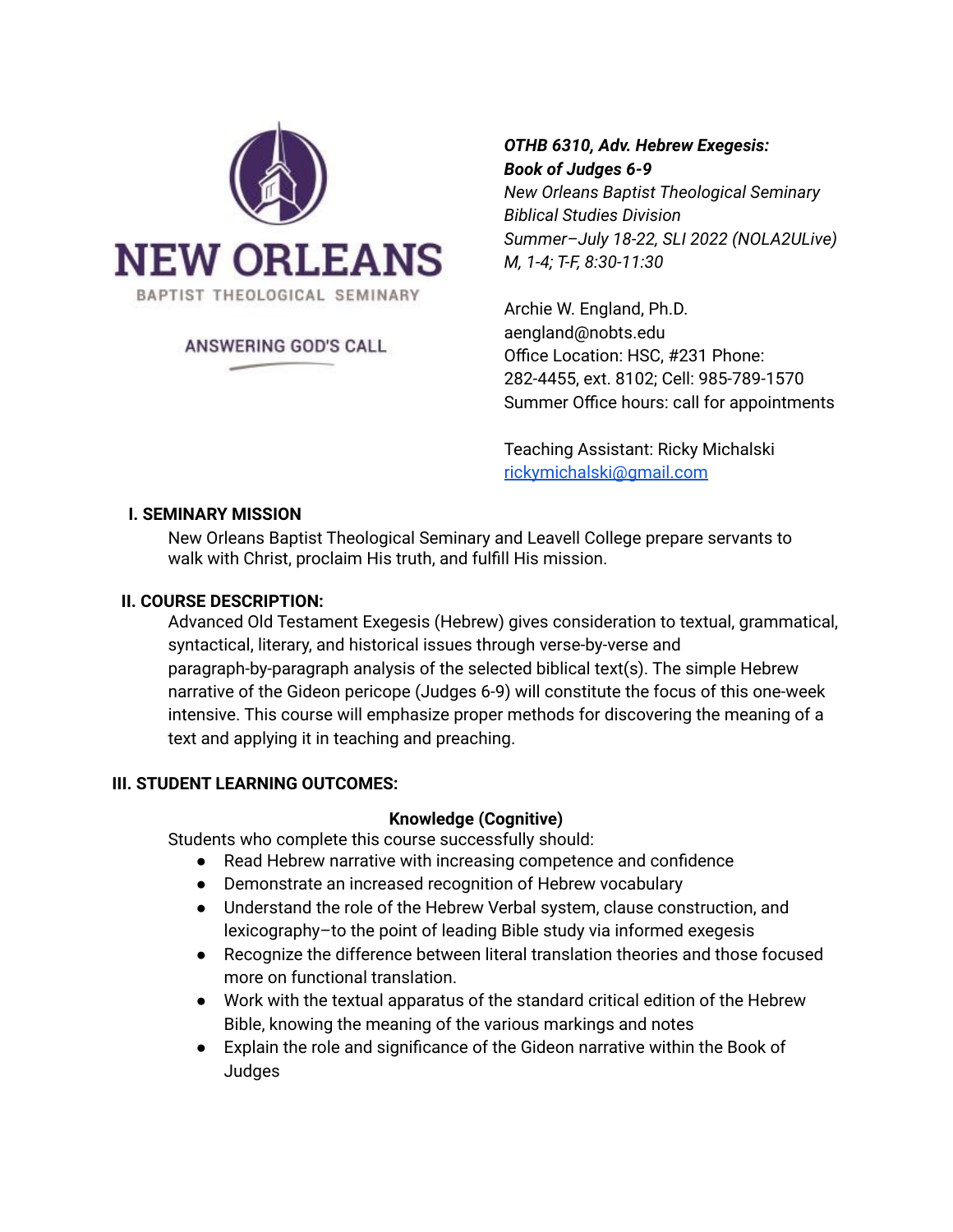### **Skills (Psychomotor)**

Students who complete this course successfully should be able to:

- Explain the role of the biblical judges when teaching the Book of Judges
- Show improved Hebrew reading skills
- Show improved vocabulary acquisition skills
- Demonstrate via translation (both written or verbal) how the Hebrew text shapes the translation process
- Demonstrate a developing ability to analyze verbs, clauses, and lexical data as it relates to the final, smooth translation

## **Attitudes & Values (Affective)**

Students who complete this course successfully should:

- Comprehend the importance of using verbs, clauses, and lexical data best to produce faithful translations
- Recognize the impact that the Hebrew language can have on Bible interpretation
- Consider how to integrate biblical Hebrew into the teaching and preaching of the Bible

## **IV. TEACHING METHODOLOGY:**

The SLI intensive format seeks to engage the class in a seminar-style environment. Though traditional lectures will occur, the professor will call on students to read orally the Hebrew text. Likewise, students will be asked to parse, locate, or explain the grammatical constructions in the selected text for that class period.

The primary work of the class constitutes translation of Judges 6-9 from the BHS. This means that the homework notes, along with class notes and corrections, will be graded. Oral readings from the Hebrew Bible are graded for each student, as called upon. Daily quizzes on vocabulary may occur. The final exegetical paper serves as the capstone assignment for the class.

## **V. TEXTBOOKS:**

*Required*

- 1. Biblia Hebraica Stuttgartensia
- 2. Any quality Hebrew lexicon
- 3. Trent Butler, Judges, vol. 8, Word Biblical Commentary (Nashville: Thomas Nelson Publishers, 2009).
- 4. Robert Alter, The Art of Biblical Narrative (New York: Basic Books, 1981).
- 5. Robert B. Chisholm, Jr., From Exegesis to Exposition (Grand Rapids: Baker Books, 1998).

### *Recommended*

- 1. Bruce K. Waltke and M. O'Connor, An Introduction to Biblical Hebrew Syntax (Winona Lake: Eisenbrauns, 1990).
- 2. Bill T. Arnold and John H. Choil, A Guide to Biblical Hebrew Syntax (New York: Cambridge, 2003).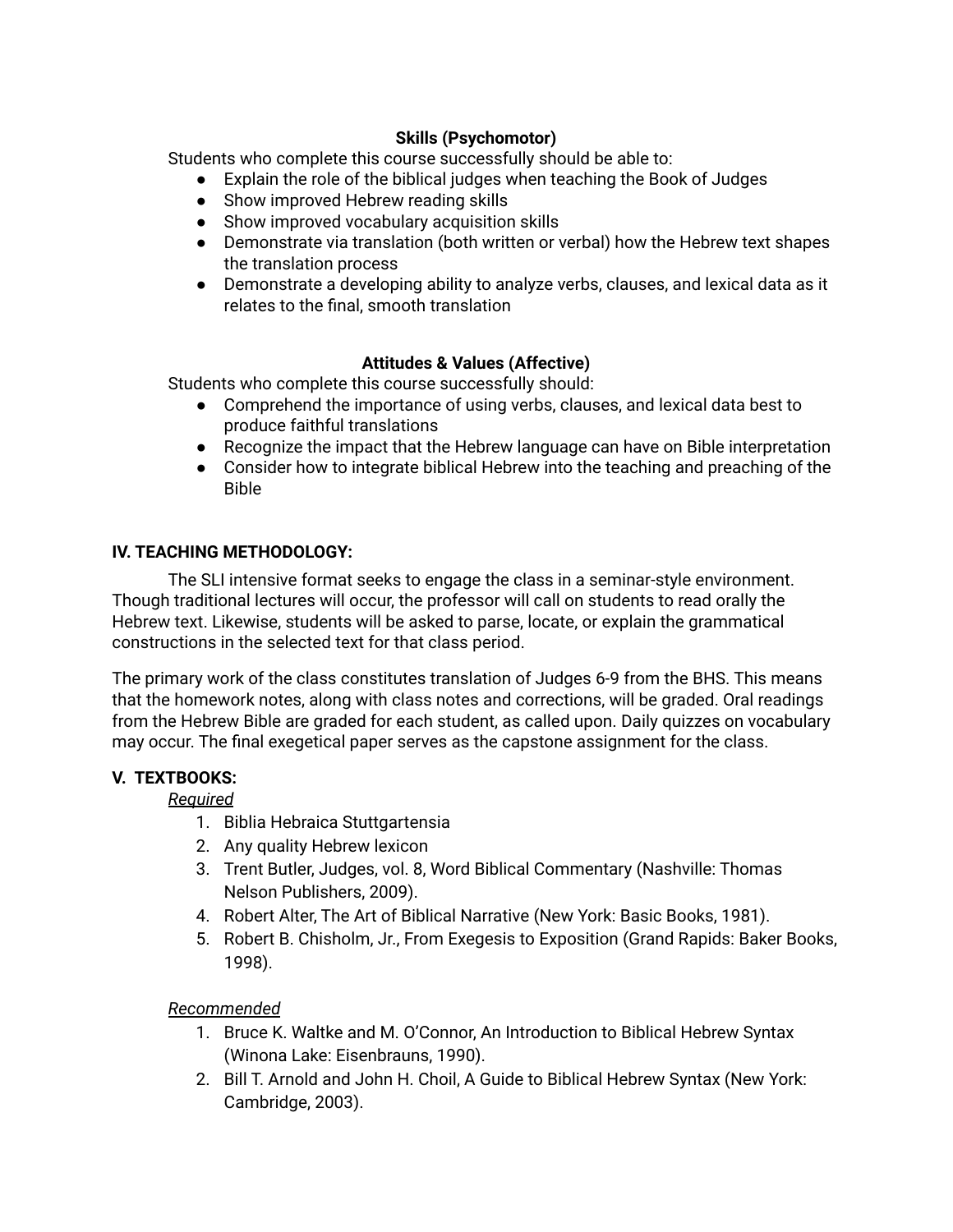- 3. Paul Jouon and T. Muraoka, A Grammar of Biblical Hebrew, 2 vols. (Rome: Editrice Pontificio Istituto Biblico, 1993).
- 4. Dan Block, Judges, Ruth, vol. 6, NAC (Nashville: B&H, 1999).

## **VI. OTHER RESOURCES**

- Please refer to the Blackboard site for all lecture material.
- For NOBTS assistance with technology issues, call ITC (504-816-8180) or consult the following websites:
	- For online registration, financial account, online transcript, etc.
		- [selfserve.nobts.edu](https://selfserve.nobts.edu/)
		- [selfserve@nobts.edu](mailto:selfserve@nobts.edu)
	- For Blackboard Learning Management system:
		- [nobts.blackboard.com](https://nobts.blackboard.com/)
		- [blackboardhelpdesk@nobts.edu\)](mailto:blackboardhelpdesk@nobts.edu)
	- For general technical questions and support requests:
		- [www.nobts.edu/itc](http://www.nobts.edu/itc)
		- [itcsupport@nobts.edu](mailto:itcsupport@nobts.edu)
- NOBTS maintains "The Write Stuff" Center (HSC 290B, x8193) to improve English writing at the graduate level. Students can receive writing guides, tips, and valuable information towards becoming a better writer. Email [writingcenter@nobts.edu](mailto:writingcenter@nobts.edu)

### **VII. REQUIREMENTS IN THE COURSE:**

A. Complete the following pre-reading for the first day of class:

- 1. Robert Alter's The Art of Biblical Narrative
- 2. Trent Butler's Judges (only the Introduction)

B. Complete daily assignments (have translations prepared before coming to class on day listed):

- 1. Monday Overview of pre-reading
- 2. Tuesday Judges 6:1-25
- 3. Wednesday Judges 7:1-25
- 4. Thursday Judges 8:1-25
- 5. Friday Judges 9:1-25
- C. Prepare parsing & locations of the above passages for daily reading in class
- D. Master vocabulary from Judges 6-9.
- E. Complete post-work as follows (due 2 weeks after class):

1. Sermon Brief on a partial text from the Gideon narrative (approximately 10 verses or less). Include the following 8 components in your Sermon Brief:

- A. **Literary analysis**: Use the Masorah to unlock how the Massoretes understood the flow of the Hebrew text. Develop your analysis of the literary structure of the entire discourse--highlighting, of course, the basic units (paragraphs).
- B. **Syntactical analysis**: You must thoroughly study the role of the verb in the discourse--it's use with the "waw," as well as main verbs and verbals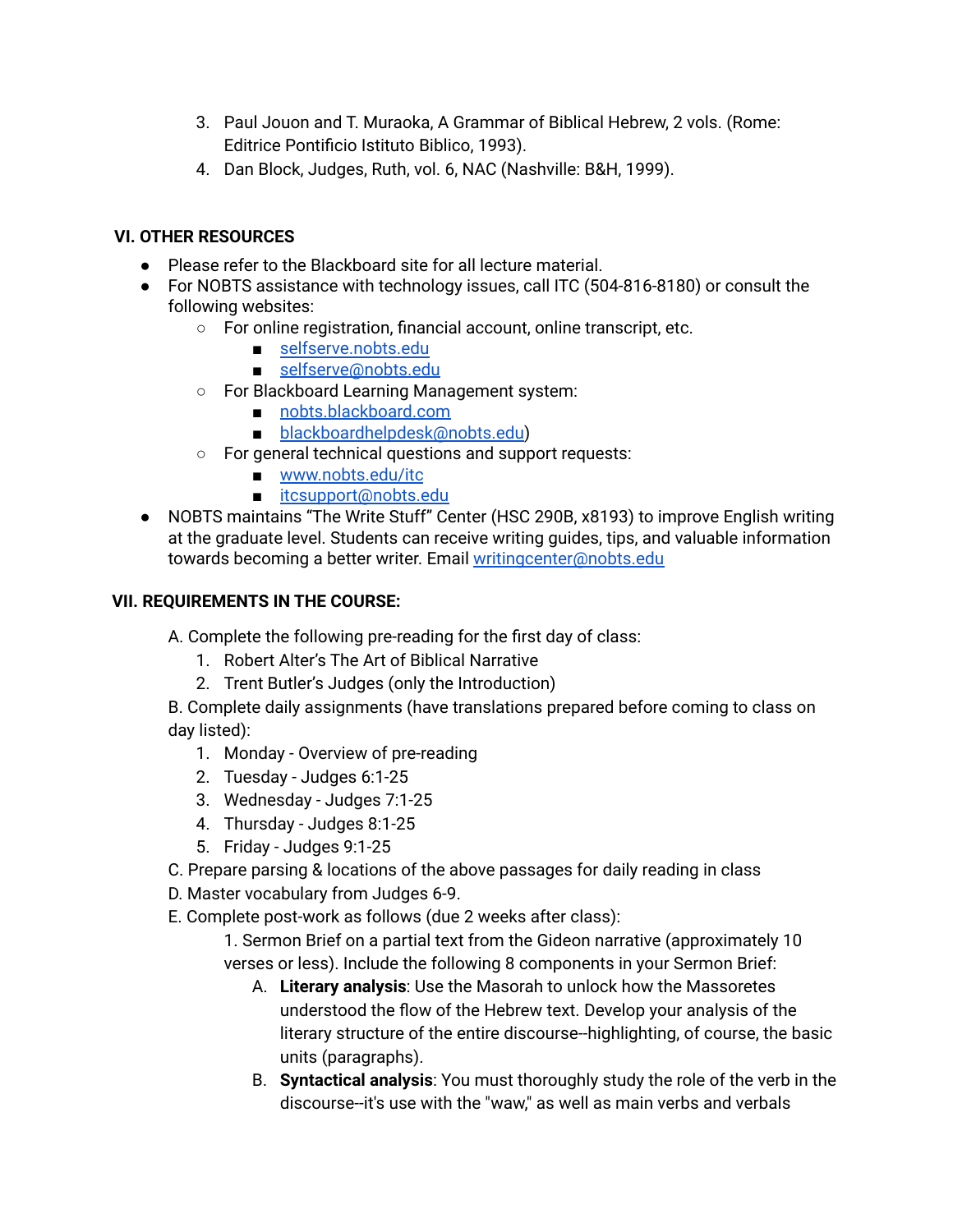(inf/part/impv). Compile lists of verb stems, frequency, and association with sentence structure.

- C. **Text Critical Analysis**: Check the Critical Apparatus for all the verses of the discourse. Identify which TC concerns are significant and briefly discuss solutions. This may directly relate to literary analysis or word studies.
- D. **Word Studies**: These are short, but well thought out sketches of word meanings as constrained by the current context of the text selected for exposition. Be sure to note any significant issues; especially those highlighted by LXX or DSS data.
- E. **Clause analysis**: Present a clausal study of the specific verses chosen for your sermon brief. Discuss the impact of noun clauses that interrupt verbal clauses. Attempt to construct the literary flow of the text in light of these clausal relationships.
- F. **Genre Analysis**: Be as precise as possible in identifying all genre considerations in the entire discourse. Provide brief support for your analysis.
- G. **Conjunctions**: Analyze every conjunction used in the passage of your sermon brief text. Be thorough! Be sure to use other scholarly material to assist in your assessment of how the conjunctions are functioning syntactically.
- H. **Thematic Studies** (and their relationship to exegesis and exposition of your sermon brief): Reflect on the previous seven areas and determine if the text contains implicit or explicit themes and components. How do these implicit/explicit ideas impact the exegesis/exposition of your sermon brief idea?
- 2. Translation of entire Judges 6-9 Corpus (consisting of
	- A. Literal/rough
	- B. Smooth

### **VIII.** *Grading*

| Daily participation                                                     | 10% |  |  |
|-------------------------------------------------------------------------|-----|--|--|
| Reading of assigned texts                                               | 10% |  |  |
| Oral reading                                                            | 10% |  |  |
| Daily parsing, locating, lexical analysis, and/or grammatical awareness |     |  |  |
| Rough and Smooth translations of selected corpus (due August 5)         |     |  |  |
| Eight components of the Sermon Brief (due August 19)                    | 40% |  |  |

### **IX.** Fulfilling the Terms of the Syllabus:

No absences are permitted for the summer session courses. Any issues must be resolved with the Graduate Dean's office.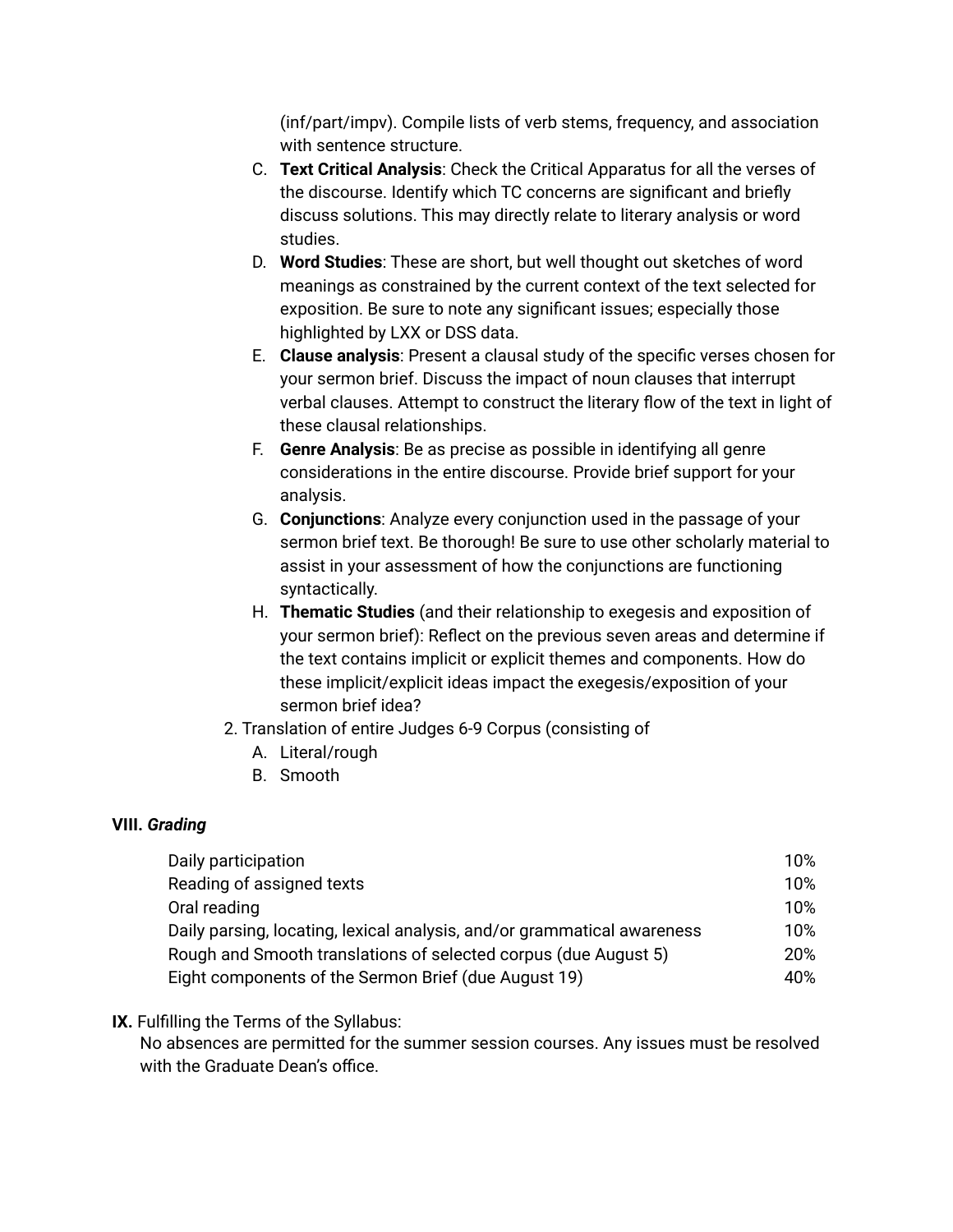Unpreparedness through lack of reading or late arrival will significantly impact your participation grade. All assignments must be completed in order to receive a passing grade for the course. Excessive lateness or any absence will trigger automatic failure of the course in accordance with seminary policy.

**Late assignment submissions will be accepted, but will have a maximum score of 60%. No submissions will be accepted once the semester ends according to the posted time of the final exam.** No student will receive a passing grade in this course if all major assignments are not completed. Failure to submit any major assignment will result in failure of the course.

## **If you are taking this course as a NOLA2U Live student, please note the following attendance policies:**

- 1. The course on the New Orleans campus will be connected synchronously via Web conferencing with Internet students. These courses will require weekly attendance at the stated class meeting times.
- 2. Students are only allowed to miss the amount of class time specified in the NOBTS attendance policy as stated in the graduate catalog. (See "Absences" category in the website catalog at: https://catalog.nobts.edu/generalinfo/academicpolicies.)
- 3. Technical issues will not be considered a valid reason for missing a class session.

| Day  | Time     | Focus + Assignment                    | Time    | 2d Session           |
|------|----------|---------------------------------------|---------|----------------------|
| 7/18 | 1-4 pm   | Pre-Reading and the Book of<br>Judges | $6 - 9$ | Judges 6:1-10        |
| 7/19 | $8 - 11$ | Judges 6:11-25                        | $1 - 4$ | $6:26-40$            |
| 7/20 | $8 - 11$ | Judges 7:1-14                         | $1 - 4$ | $7:15-25$            |
| 7/21 | $8 - 11$ | Judges 8:1-21                         | $1 - 4$ | $8:22-38$            |
| 7/22 | $8 - 12$ | Judges 9:1-25                         |         | No afternoon session |

#### **X**. Course Schedule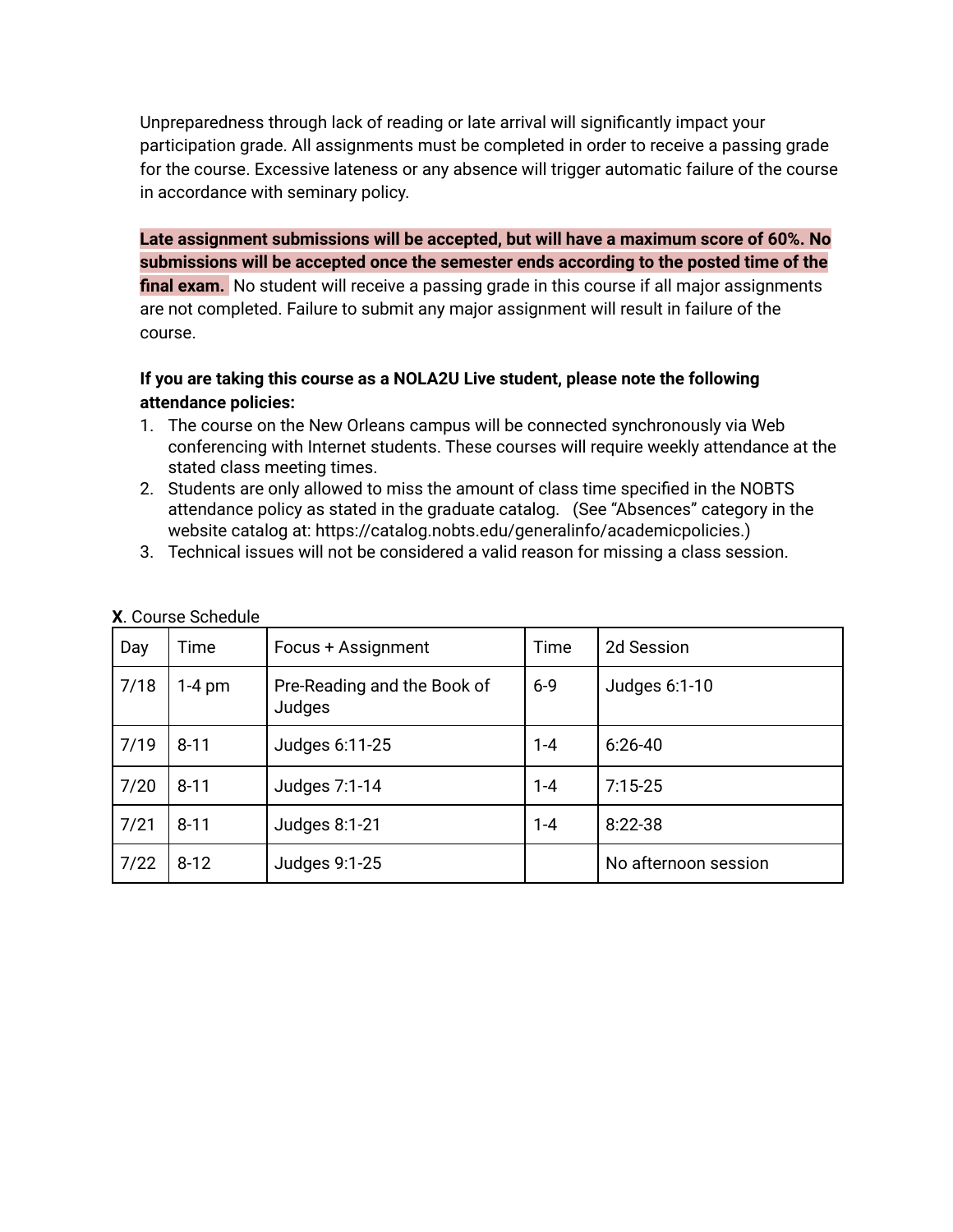#### **XII. Bibliography:**

Alter, Robert. The Art of Biblical Narrative. No City: Basic Books, 1981.

Andersen, Francis I., and A. Dean Forbes. The Vocabulary of the Old Testament. Rome: Editrice Pontificio Istituto Biblico, 1989.

Barton, John. Reading the Old Testament: Method in Biblical Study. Philadelphia: The Westminster Press, 1984.

Bergen, Robert D., ed. Biblical Hebrew and Discourse Linguistics. Winona Lake, Indiana: Eisenbrauns, 1994.

Berlin, Adele. The Dynamics of Biblical Parallelism. Bloomington, Indiana: Indiana University Press, 1992.

\_\_\_\_\_\_\_\_\_\_. Poetics and Interpretation of Biblical Narrative. Sheffield, England: The Almond Press, 1983.

Biblia Hebraica Stuttgartensia

Block, Dan. Judges, Ruth, vol. 6, NAC. Nashville: Broadman & Holman, 1999.

Bodine, Walter R., ed. Discourse Analysis of Biblical Literature: What it is and What it Offers. Atlanta, Georgia: Scholars Press, 1995.

Bullinger, E. W. Figures and Speech Used in the Bible. Grand Rapids, Michigan: Baker Book House, 1968.

Caird, G. B. The Language and Imagery of the Bible. Grand Rapids, Michigan: Eerdmans, 1980.

Cowley, A. E. Gesenius' Hebrew Grammar: As edited and enlarged by the late E. Kautzsch. Oxford: Clarendon Press, 1983.

Endo, Yoshinobu. The Verbal System of Classical Hebrew in the Joseph Story: An Approach from Discourse Analysis. The Netherlands: Van Gorcum and Comp., 1996.

- Fishbane, Michael. The Garments of Torah: Essays in Biblical Hermeneutics. Bloomington Indiana: University of Indiana Press, 1989.
- \_\_\_\_\_\_\_\_\_\_. Text and Texture: Close Readings of Selected Biblical Texts. New York: Schocken Books, 1979.

Funk, Robert W. The Poetics of Biblical Narrative. Sonoma, California: Polebridge Press, 1988.

Guerin, Wilfred L., Earle Labor, and others. A Handbook of Critical Approaches to Literature 3rd Edition. New York: Oxford University Press, 1992.

Gunn, David M,. and Danna Nolan Fewell. Narrative in the Hebrew Bible. New York: Oxford University Press, 1993.

Jouon, Paul and T. Muraoka. A Grammar of Biblical Hebrew: Subsidia Biblica 14/I. Rome: Editrice Pontificio Istituto Biblico, 1993.

\_\_\_\_\_\_\_\_\_\_. A Grammar of Biblical Hebrew: Subsidia Biblica 14/II. Rome: Editrice Pontificio Istituto Biblico, 1993.

Keil, C. F., and F. Delitzsch. Commentary on the Old Testament in Ten Volumes: Joshua, Judges, Ruth, I & II Samuel. Grand Rapids, Michigan: Eerdmans, 1980.

Kim, Jichan. The Structure of the Samson Cycle. Kampen, The Netherlands: Kok Pharos Publishing House, 1993.